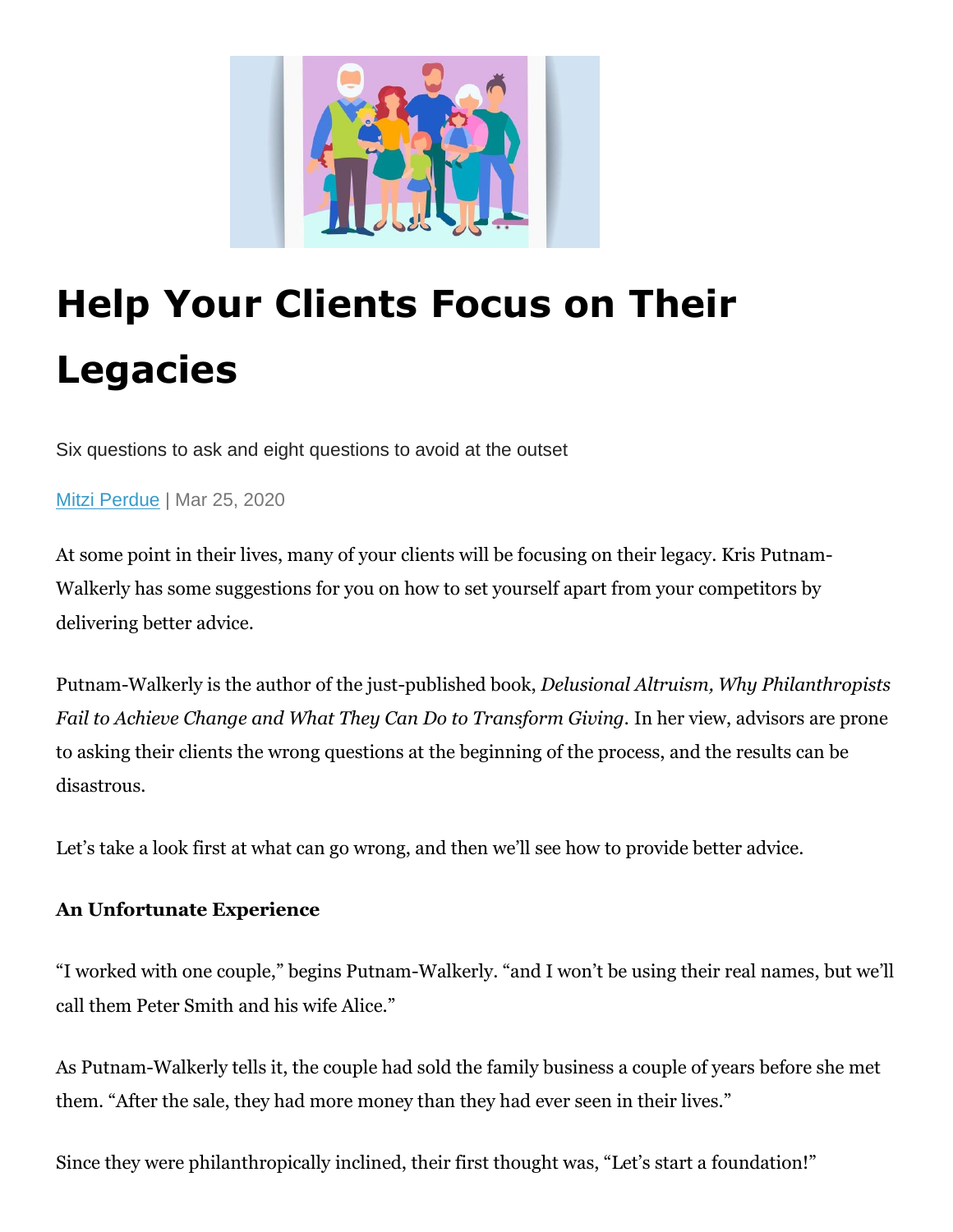However, as Putnam-Walkerly points out, "No one had advised them on what having a foundation entailed or what their alternatives were."

By the time they came to Putnam-Walkerly, the Smiths were miserable. "They were saddled with a nonprofit that had their name on it, but they didn't have the time, interest or bandwidth to manage it."

The Smiths found they were up against paperwork, taxes, accounting rules, self-dealing rules, board meetings and a whole host of time-consuming issues that were taking time from things that were far more important to them. They had wanted to help others with their charitable giving, but instead found it was causing them major stress.

As Putnam-Walkerly elaborates, "Alice was raising children, and she didn't enjoy financial planning or managing an organization. For her, the worst was that managing the foundation took time away from what was most important to her: helping people in her community. Instead of experiencing joy through her giving, she experienced frustration."

Both of the Smiths wanted to get out of the foundation, but felt trapped. Adding to their unhappiness, they were feeling bad about feeling bad.

Alice in particular thought that continuing the foundation was her obligation, and she needed to suck it up and not complain.. She wanted to make a difference in the world, and instead she was spending her time trying to make sure the Form 990 was filled out correctly and on time.

#### **The Wrong Questions**

In the case of the Smiths, their advisor had asked the wrong questions. When you're talking with clients about charitable giving, Putnam-Walkerly suggests eight questions *not* to ask at the beginning. These aren't bad questions. In fact, they're important questions and have their place, but they're the wrong questions to ask at the beginning because they'll mean possibly heading in the wrong direction or missing opportunities.

- 1. What philanthropic vehicle do you want to use? A foundation? A donor-advised fund (DAF)? A charitable remainder trust?
- 2. How much money do you want to set aside for charitable giving?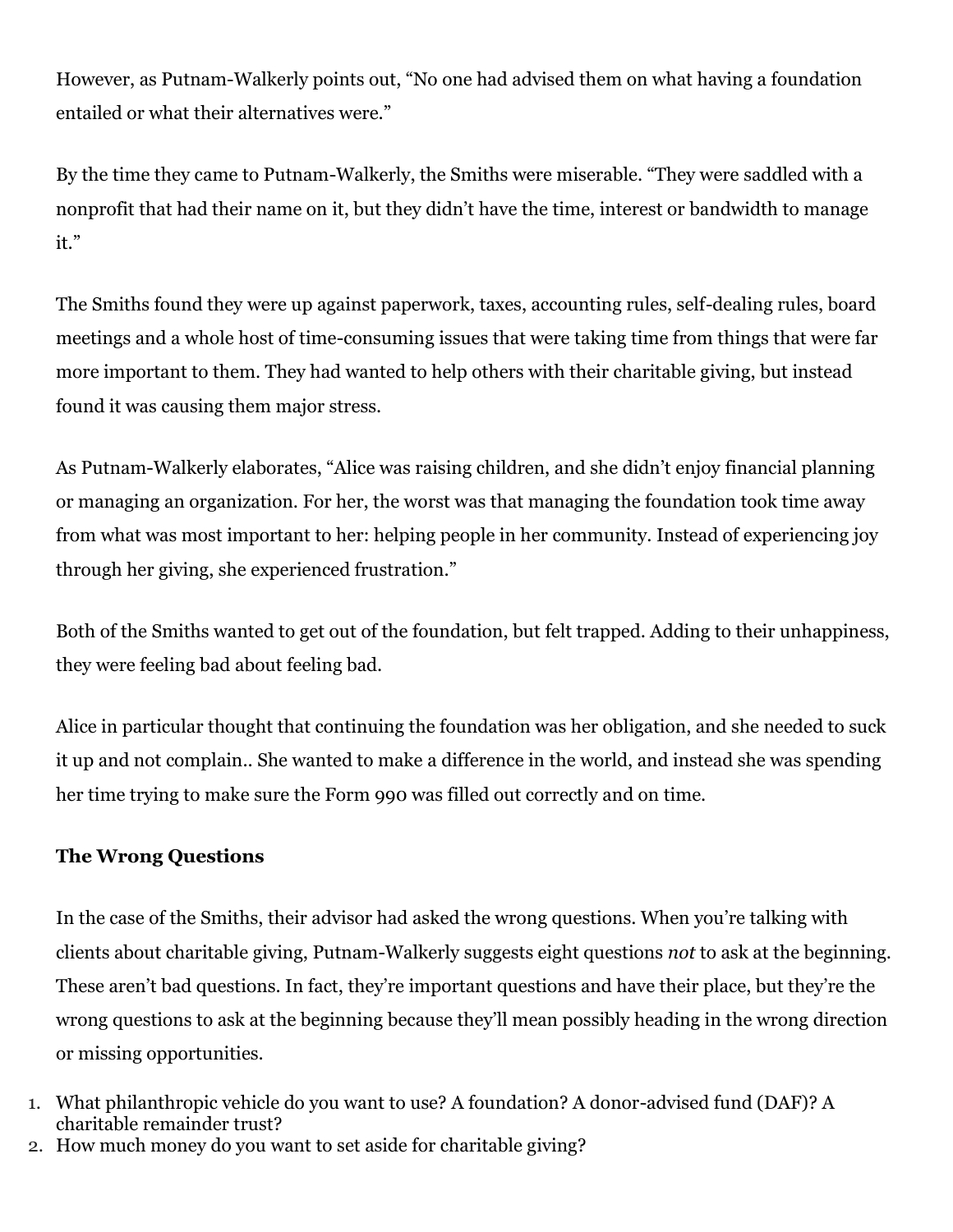- 3. Which nonprofits do you want to support?
- 4. Do you want to involve your kids in your philanthropy?
- 5. Does your family want to give as a group or individually?
- 6. Do you want to give anonymously or receive recognition?
- 7. Do you want to support a lot of charities or just a few?
- 8. How involved do you want to be with your giving?

"All of these questions are important and have their place," says Putnam-Walkerly, but then she emphasizes, "They're the wrong questions if they're the ones you're asking first."

Why?

Because your clients can't possibly answer them until they first determine what they want to accomplish with their philanthropy and the best way to accomplish it.

# **Six Questions to Ask First**

Putnam-Walkerly says the best questions help donors understand what they want to accomplish.

- 1. Why? Often your clients will tell you they want to start a private foundation or donate to their alma mater. Instead of responding by sending them the paperwork or cutting the check, ask them "Why?" Why a foundation and not a DAF? Why support your alma mater and not pressing needs in your community? Your client might be making uninformed assumptions about what she thinks she's supposed to do with her legacy and philanthropy.
- 2. What do you want to accomplish with your philanthropy? Asking this question, along with the following two, will help the advisor and the client understand what the client wants to accomplish and why it's important. "The point here is to allow creativity, brainstorming and ideation. You want to help your client create clarity on *what* she wants to accomplish with her charitable giving. Only then can you help her determine the best way to accomplish it."

Let's say the Smiths' goal was to combat human trafficking. Putnam-Walkerly points out, "The Smiths could have donated to an existing organization, one that helps rehabilitate survivors or that rescues people who are being trafficked or that raises public awareness or that influences corporate supply chain practices."

None of these activities would have required the Smiths to create a foundation.

- 3. What's the change you'd like to see in the world or your community?
- 4. What kind of philanthropist or philanthropic family do you want to become?